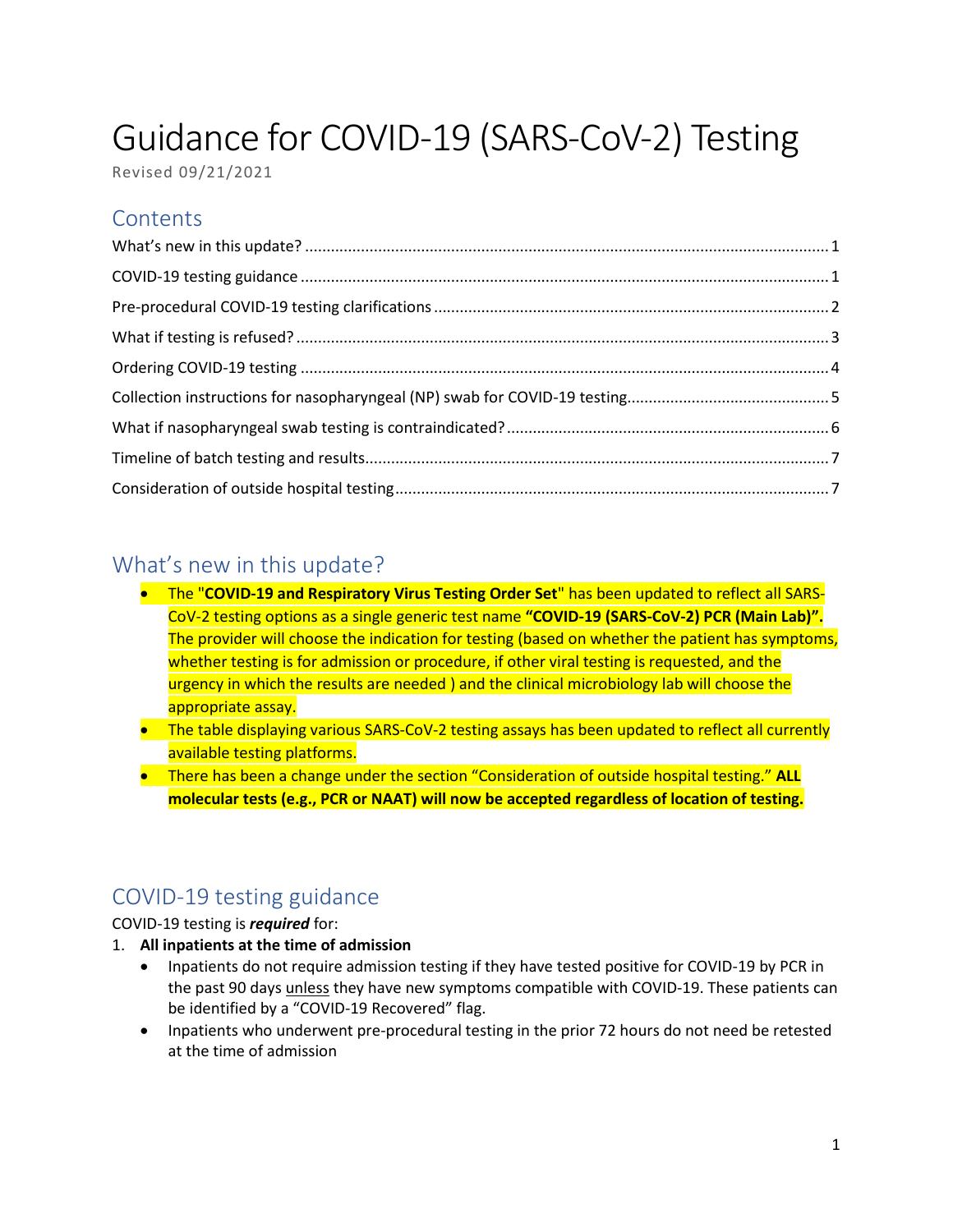- 2. **Outpatients undergoing a procedure** requiring sedation/anesthesia and/or being done in an operating room
	- Outpatient pre-procedural testing should be performed within 3-5 days (within 72 hours preferred) of the scheduled procedure (see *Pre-procedural COVID-19 Testing Clarifications* for additional information about unique situations)

#### COVID-19 testing is *recommended* for **symptomatic patients**:

- 1. Patients with one or more symptoms of COVID-19\* who present to the ED, urgent care, or other ambulatory setting
- 2. Patients with one or more symptoms of COVID-19\* who are at home, particularly if they:
	- a) Have an essential (i.e., cannot be safely deferred) procedure or medical encounter within next 2 weeks
	- b) Attend school and/or day care
	- c) Are exposed to individuals at high-risk of COVID-19 complications

#### Symptoms of COVID-19 include\*:

- Fever or chills
- Cough
- Shortness of breath or difficulty breathing
- Fatigue
- Muscle or body aches
- Headache
- New loss of taste or smell
- Sore throat
- Congestion or runny nose
- Nausea, vomiting, or abdominal pain
- Diarrhea

#### <span id="page-1-0"></span>Pre-procedural COVID-19 testing clarifications

#### • **Every effort should be made to test patient within 72 hours of the procedure.**

- A negative COVID-19 test performed within 3-5 days of the procedure is acceptable **ONLY** when testing within 72 hours is not feasible, provided the patient is asymptomatic and has no known exposures to someone with symptoms of or a positive test for COVID-19 in the past 2 weeks.
- Inpatients requiring a procedure during admission do not need to be retested during the same admission within 7 days of their admission test or after 14 days of admission unless they develop new signs or symptoms of a COVID-19 compatible illness. A child would require a repeat test pre-procedure if it is within 7-14 days of admission. After 14 days, they are out of the incubation period and do not require testing unless they develop new symptoms or have a known COVID-19 exposure in the hospital.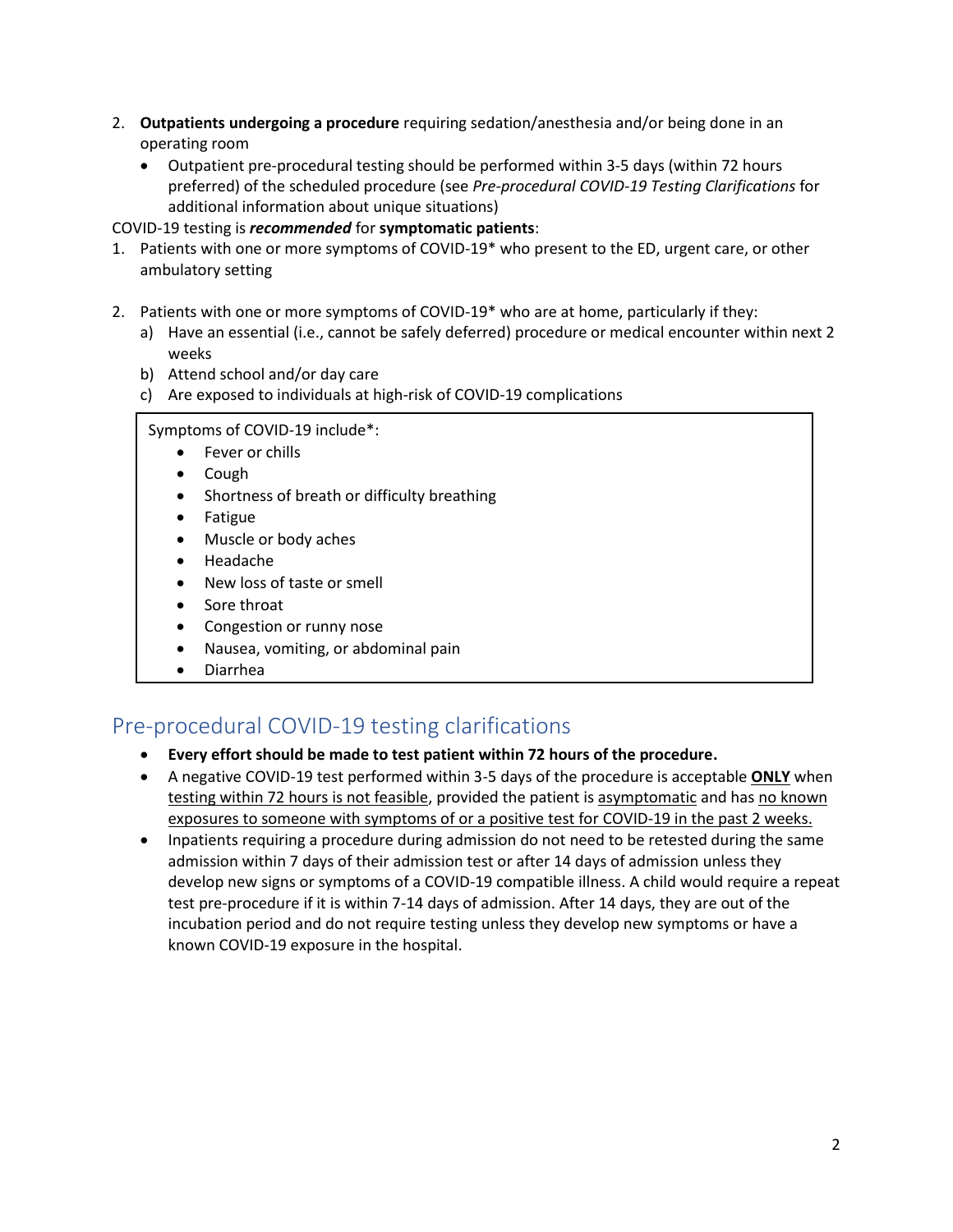|   | Do not retest | Retest            |    | Do not retest |  |
|---|---------------|-------------------|----|---------------|--|
|   |               |                   |    |               |  |
| 0 |               |                   | 14 |               |  |
|   |               | Days of Admission |    |               |  |

- For patients testing positive for COVID-19 on pre-procedural testing, repeat testing is not needed prior to the procedure. The patient can be assumed to no longer be infectious after they meet deisolation criteria (at least 10 days have passed since positive test [20 days if immunocompromised or severe illness requiring oxygen], afebrile for 24 hours without use of fever reducing medication, and improved symptoms). If procedure needs to be done within that time period where they may be infectious, PPE will be needed.
- For patients testing positive for COVID-19, they will not require repeat pre-procedure testing within 90 days of positive test unless they have new symptoms suggestive of COVID-19. These patients can be identified by a "COVID-19 Recovered" flag.



#### <span id="page-2-0"></span>What if testing is refused?

- **Inpatient**:
	- o If family refuses testing, patient will maintain PUI status throughout admission. Isolate patient and continue to use appropriate PPE for the duration of admission.
- **Outpatient/Pre-procedure**:
	- o Every effort should be made to test patient within 72 hours of their procedure.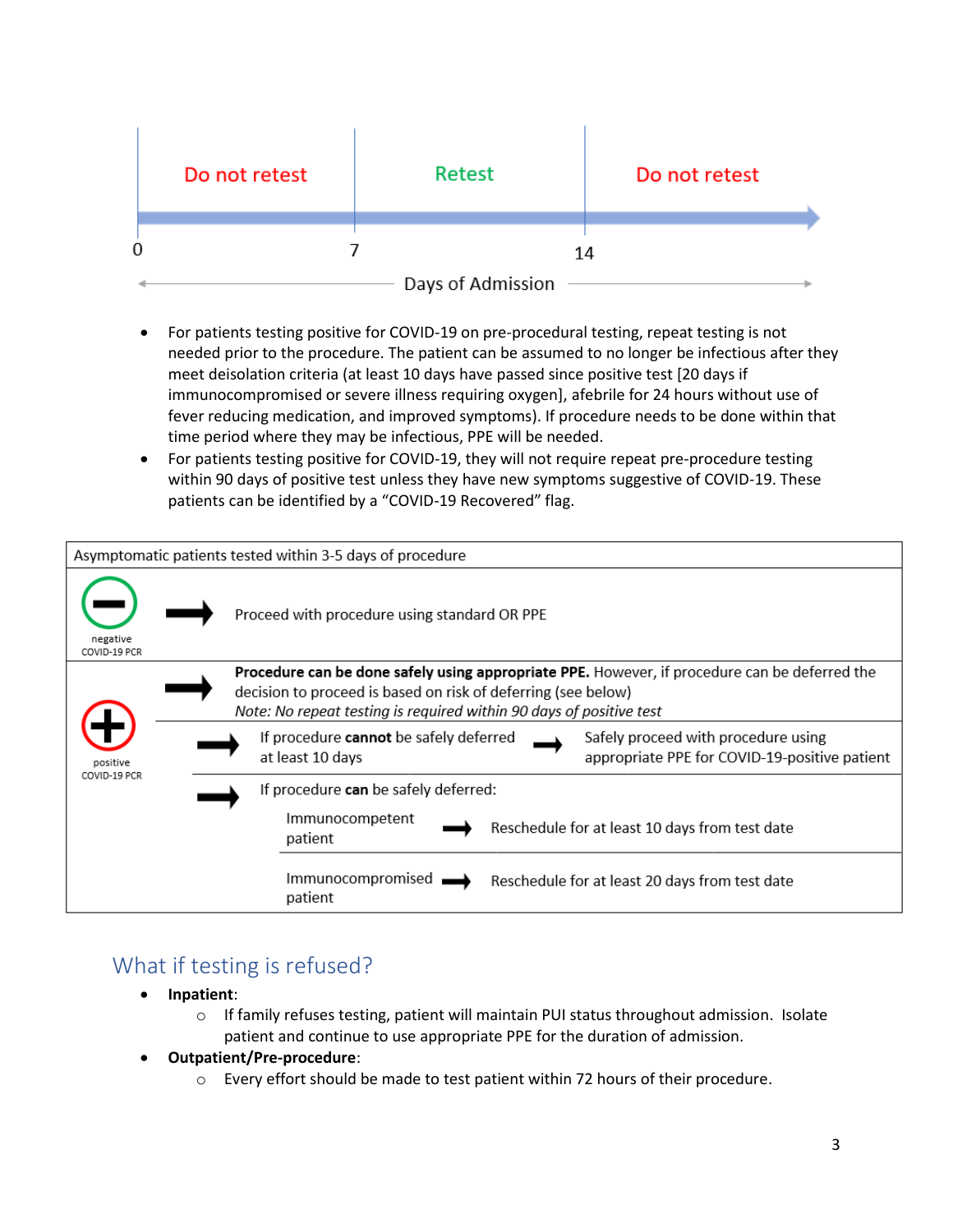$\circ$  If family refuses testing prior to procedure based on above guidance, proceed with procedure using PPE for presumed COVID-19-positive PUI

# <span id="page-3-0"></span>Ordering COVID-19 testing

• Effective January 20, 2021, a new COVID-19 testing order set named "**COVID-19 and Respiratory Virus Testing Order Set**" will be available to assist providers in ordering the appropriate test based on test indication and whether or not the patient has symptoms of COVID-19. The "**COVID-19 and Respiratory Virus Testing Order Set**" has been updated to reflect all SARS-CoV-2 testing options as a single generic test name **"COVID-19 (SARS-CoV-2) PCR (Main Lab)".** The provider will choose the indication for testing (based on whether the patient has symptoms, whether testing is for admission or procedure, if other viral testing is requested, and the urgency in which the results are needed ) and the clinical microbiology lab will choose the appropriate assay.



#### **Testing for COVID-19 +/- other viral pathogens:**

- This new order set will also guide ordering testing for additional respiratory viruses **if clinically indicated.** The purpose of this order set is to prevent inadvertent ordering of more than one COVID-19 test and to facilitate testing for multiple respiratory viruses from a single nasopharyngeal swab.
- To accommodate testing of symptomatic patients, this order set includes two additional testing options that include SARS-CoV-2 plus additional viruses:
	- o **The updated respiratory viral PCR panel, named Respiratory Pathogen Panel, includes both SARS-CoV-2 and several other respiratory viruses, including RSV and influenza.**
		- This option is similar to our previous respiratory viral panel but now also includes SARS-CoV-2
	- o **"COVID-19 (SARS-CoV-2), influenza, and RSV by PCR"** allows for simultaneous testing solely for RSV, influenza, and SARS-CoV-2 based on clinical indication
		- RSV and other respiratory viruses are also currently circulating, and testing for additional viruses should be considered. However, of note, there is currently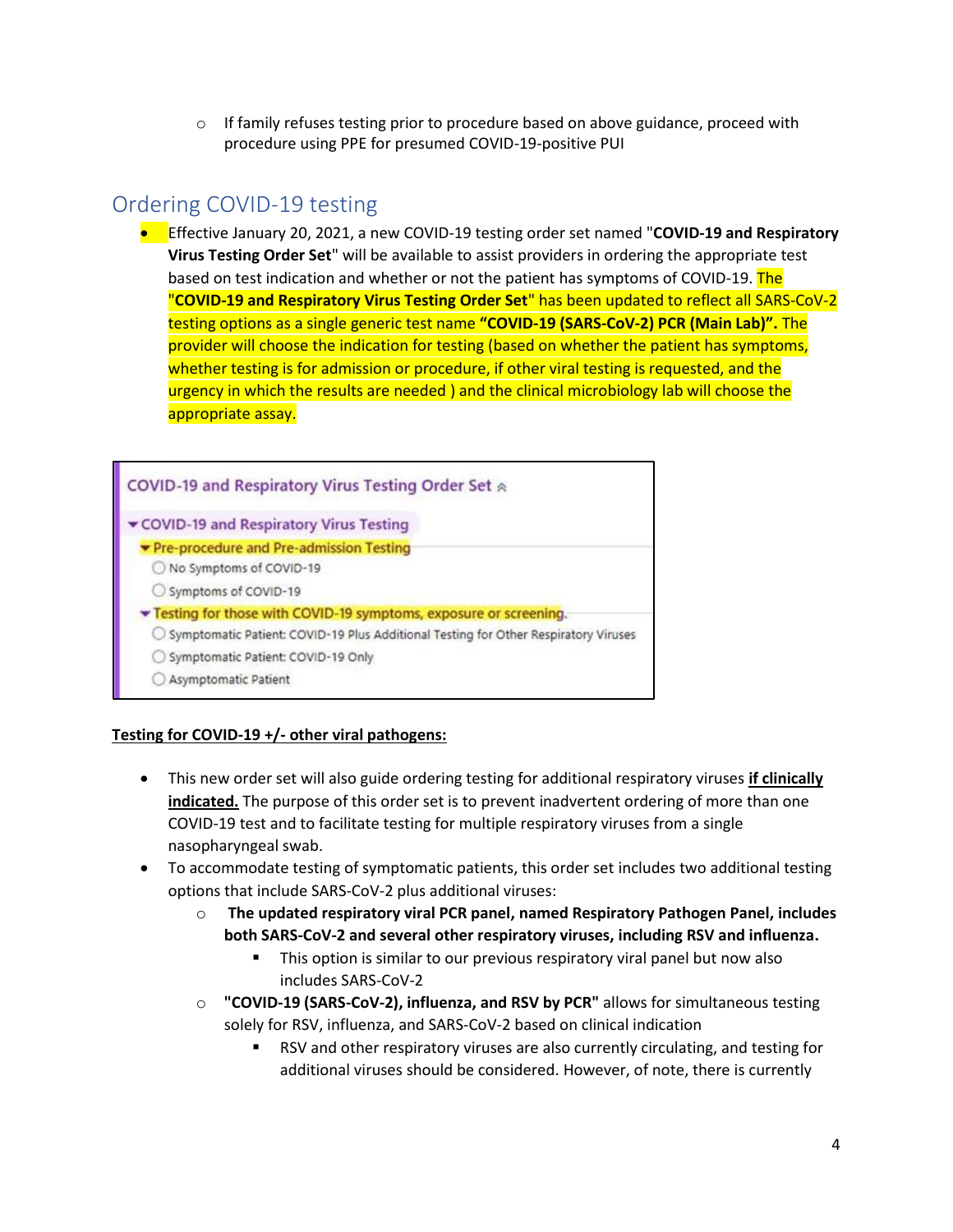very little influenza activity in the community. Both order options above include SARS-CoV-2, Influenza, and RSV testing.

- If additional respiratory viral testing beyond SARS-CoV-2, RSV and influenza is needed in a child with a respiratory illness, the Respiratory Pathogen panel also includes several other respiratory viruses and is primarily recommended for immunocompromised, medically complex and/or critically ill children.
- As this test provides more rapid results compared to other currently available SARS-CoV-2 assays, this test can also be used with COVID-19 tests are urgently needed, such as for an urgent procedure that needs to be performed within 6 hours or for patients whose disposition options depend on rapid identification of SARS-CoV-2.

This table displays the various SARS-CoV-2 assays, turn-around time, acceptable specimen types and indicated clinical scenarios. The table displaying various SARS-CoV-2 testing assays has been updated to reflect all currently available testing platforms.

| <b>Name of Lurie Test</b>        | <b>COVID-19 (SARS-CoV-</b><br>2) PCR, Roche                                        | <b>COVID-19</b><br>(SARS-CoV-2) PCR,<br><b>Microbiology</b>                           | COVID-19<br>(SARS-CoV-2) by PCR<br>(Cepheid COVID<br><b>ONLY)</b>                                       | COVID-19<br>(SARS-CoV-2),<br>Influenza, and RSV by<br><b>PCR</b>                                                                    | <b>Respiratory Pathogen</b><br><b>Panel, PCR</b>                              |
|----------------------------------|------------------------------------------------------------------------------------|---------------------------------------------------------------------------------------|---------------------------------------------------------------------------------------------------------|-------------------------------------------------------------------------------------------------------------------------------------|-------------------------------------------------------------------------------|
| Platform/<br>Manufacturer        | <b>Roche 6800</b>                                                                  | <b>DiaSorin</b>                                                                       | Cepheid                                                                                                 | Cepheid                                                                                                                             | <b>Biofire</b>                                                                |
| <b>Clinical Scenario</b>         | Any<br>Symptomatic patient<br>Routine admission<br>testing<br>Non-urgent procedure | Any<br>Symptomatic patient<br>Routine admission<br>testing<br>Non-urgent<br>procedure | Symptomatic patient,<br>COVID-19 only<br>Results urgently<br>needed<br>Urgent/semi-urgent<br>procedures | Symptomatic patient,<br>testing for COVID-19<br>and also Flu/RSV*<br>Results urgently<br>needed<br>Urgent/semi-urgent<br>procedures | Symptomatic patient,<br>with testing for<br>additional respiratory<br>viruses |
| <b>Turnaround time</b>           | Up to 12-24 hours                                                                  | 2-4 hours                                                                             | 1-2 hours                                                                                               | 1-2 hours                                                                                                                           | 2-3 hours                                                                     |
| <b>Genes targets</b><br>detected | E, ORF1ab                                                                          | S gene, ORF1ab                                                                        | E, N2 genes for SARS-<br>$CoV-2$                                                                        | E, N2 genes for SARS-<br>$CoV-2$<br>(+Flu A/Flu B and RSV)                                                                          | S gene, M gene<br>(+14 viruses, 4<br>bacteria)                                |
| Specimen type                    | NP, NS                                                                             | NP, BAL, NS (nasal)                                                                   | NP, OP, NS (nasal)                                                                                      | NP, NS (nasal)                                                                                                                      | <b>NP</b>                                                                     |

For the most updated processes on how to order COVID-19 testing for symptomatic children and children requiring pre-procedure testing, as well as testing locations and hours: [https://luriechildrens](https://luriechildrens-my.sharepoint.com/:w:/r/personal/wlau_luriechildrens_org/_layouts/15/guestaccess.aspx?e=w0g92s&share=EcLa8RKl5olAq_dSxMwk4nQB10MClSG02Qj8ZBQifRpEgA)[my.sharepoint.com/:w:/r/personal/wlau\\_luriechildrens\\_org/\\_layouts/15/guestaccess.aspx?e=w0g92s&s](https://luriechildrens-my.sharepoint.com/:w:/r/personal/wlau_luriechildrens_org/_layouts/15/guestaccess.aspx?e=w0g92s&share=EcLa8RKl5olAq_dSxMwk4nQB10MClSG02Qj8ZBQifRpEgA) [hare=EcLa8RKl5olAq\\_dSxMwk4nQB10MClSG02Qj8ZBQifRpEgA](https://luriechildrens-my.sharepoint.com/:w:/r/personal/wlau_luriechildrens_org/_layouts/15/guestaccess.aspx?e=w0g92s&share=EcLa8RKl5olAq_dSxMwk4nQB10MClSG02Qj8ZBQifRpEgA)

# <span id="page-4-0"></span>Collection instructions for nasopharyngeal (NP) swab for COVID-19 testing

Performance of the assay depends on quality of specimen. Please follow instructions below:

- 1. Perform in private room with door closed
- 2. Don appropriate PPE for sample collection: Standard facemask, gown, gloves, and eye protection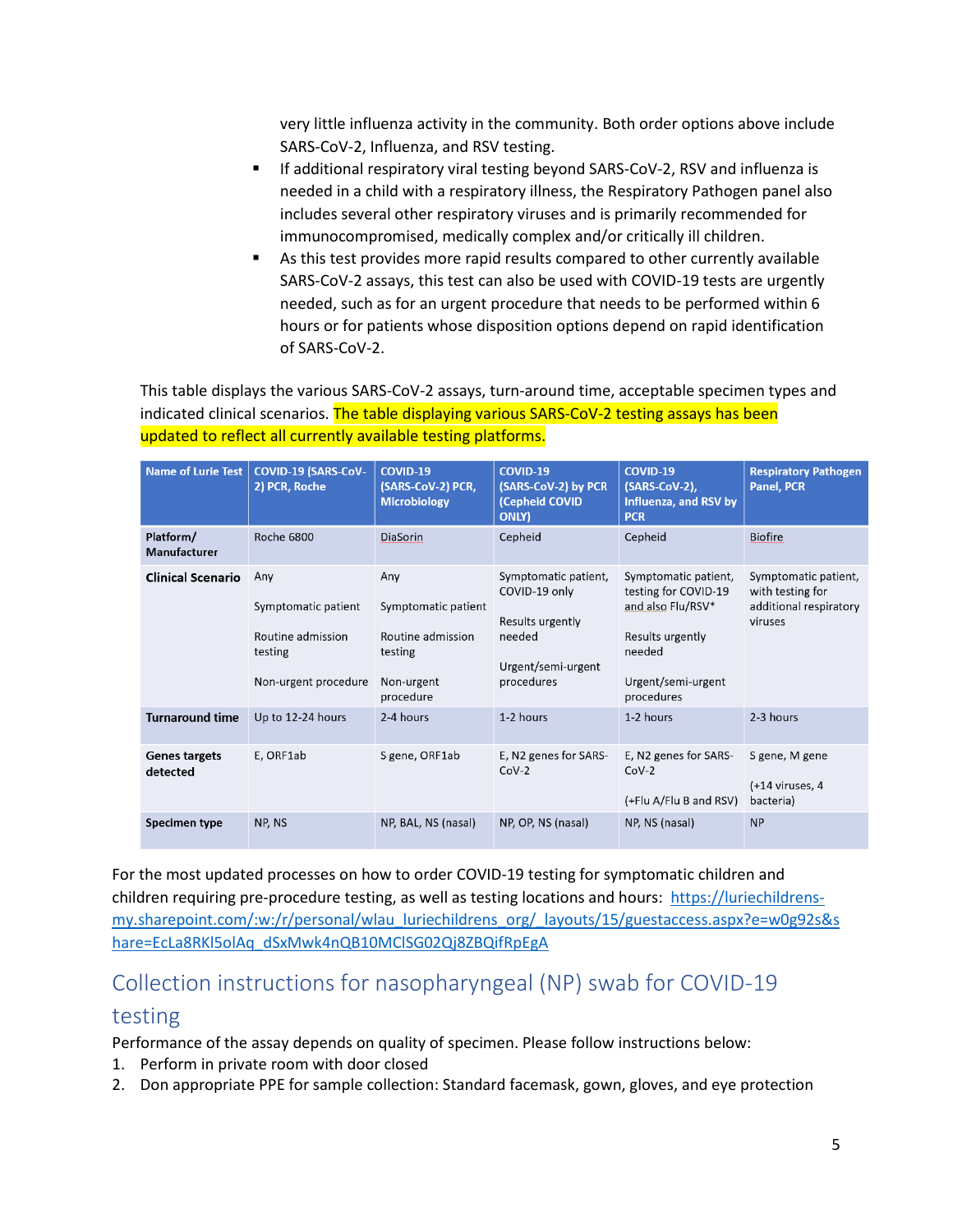- N95/PAPR is only needed if patient undergoing high-risk aerosol-generating procedures as indicated on the PPE algorithms on the COVID-19 site
- 3. Insert swab deeply into nostril parallel to palate, allow swab to absorb secretions, and gently rub and roll the swab. Both nasopharyngeal sides can be swabbed, but, is not necessary if swab is saturated with patient secretions after swabbing one nasopharyngeal side.
- 4. Tightly seal viral transport media and double bag specimen. Place requisition in pocket of bag so not in direct contact with transport vial
- 5. The specimen can now be transported to the laboratory via the pneumatic tube system (does not need to be hand delivered)
- If testing for other respiratory viruses, one sample can be used for both tests. Please do NOT collect more than one NP swab or use more than one vial of transport media per patient.
- Video of NP swab technique:<https://www.youtube.com/watch?v=mzs9c37N9RY>

#### <span id="page-5-0"></span>What if nasopharyngeal swab testing is contraindicated?

The preferred specimen type for COVID-19 (SARS-CoV-2) testing is a nasopharyngeal (NP) swab. However, if NP swab is contraindicated (e.g., medical contraindication, anatomic abnormality), acceptable specimen types are nasal swabs (NS) and bronchoalveolar lavage (BAL). Oropharyngeal (OP) testing is available in-house, but not preferred.

*Note: An NP swab cannot be used for OP or NS sample collection.* **A dedicated OP swab kit (labeled "Abbott Universal Collection Kit") OR dedicated NS swab kit (labeled "Nasal Collection Kit") must be used.**

*Note: An OP or NS sample can only be ordered via the "COVID-19 and Respiratory Virus Testing Order Set" with the appropriate specimen source chosen.*

Please refer to the following document for additional details about OP/NS sample, Abbott Universal Collection Kit, Nasal Collection Kit and collection instructions - [Clinical Excellence COVID-only](http://portal2/Lists/Global/Attachments/28669/Clinical%20Excellence%20COVID-only_Collectio%20Information%20.docx) Collection [Information .docx](http://portal2/Lists/Global/Attachments/28669/Clinical%20Excellence%20COVID-only_Collectio%20Information%20.docx)

If an oropharyngeal (OP) swab is indicated:

- 1. **Place order for "COVID-19 (SARS-CoV-2) PCR (Main Lab)" and choose appropriate specimen source (Oropharyngeal).** Contact **microbiology laboratory** with questions regarding OP testing availability.
- 2. Collect specimen using **a dedicated OP sample collection kit, labeled "Abbott Universal Collection Kit."** Contact **central supply** to obtain the Abbott Universal Collection Kit.
	- 3. Of note, an OP specimen is NOT acceptable for the Respiratory Pathogen Panel

If a nasal swab (NS) is indicated:

- 1. **Place order for "COVID-19 (SARS-CoV-2) PCR (Main Lab)" and choose appropriate specimen source (Nasal).** NOTE this order can be located in the **"**COVID-19 and Respiratory Virus Testing Order Set**"**  under the pre-procedure testing drop down.
- 2. Collect specimen using **a dedicated "Nasal Collection Kit" (Central Supply Lawson #170150).** Contact **central supply** to obtain the Nasal Collection Kit.
- 3. Of note, a nasal swab (NS) specimen is NOT acceptable for the Respiratory Pathogen Panel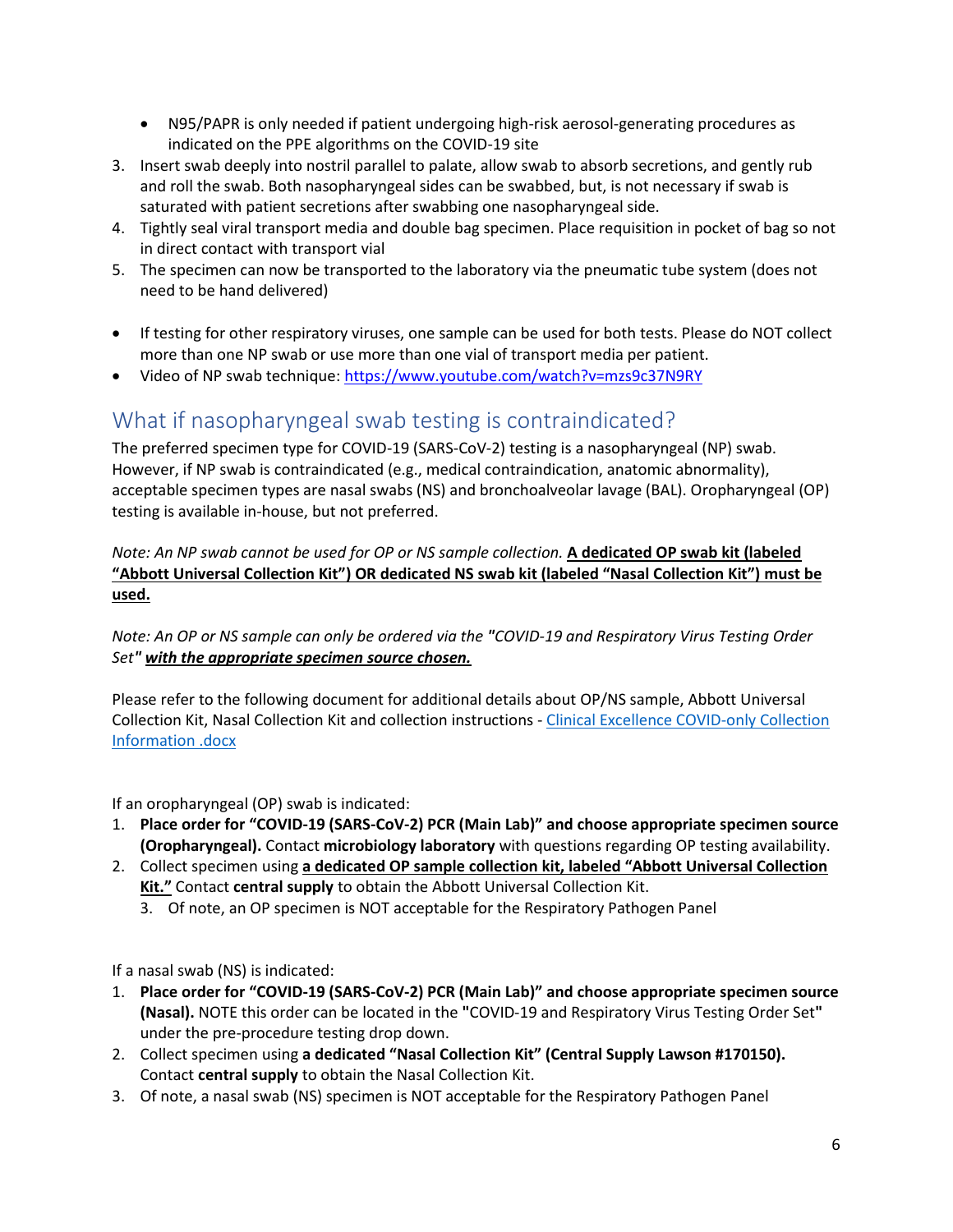# <span id="page-6-0"></span>Timeline of batch testing and results

Rapid testing should result within 2 hours of lab receipt. For longer turn-around-time tests, specimens in the lab by 9am will result by 6pm same day. *Depending on batch sample volume as determined by the Lab, specimens that are in the lab between 9am and 2pm could result either by 9am or 6pm the next*  day. Please avoid contacting the lab to inquire about test results unless a result is not provided within this timeline.

## <span id="page-6-1"></span>Consideration of outside hospital testing

Because of significant variability in test performance, we will only consider outside hospital testing as a substitute for Lurie Children's testing under specific circumstances as described below. *We encourage testing at a Lurie Children's testing site whenever possible.*

#### **Outside hospital pre-procedural testing:**

**All outside MOLECULAR (i.e., PCR, nucleic acid amplification test) results within 72 hours of admission or scheduled procedure will be accepted**

- Antigen based tests (e.g., Quidel Sofia or Abbott BinaxNOW antigen test) are not molecular tests and will NOT be accepted (especially if negative) as they have lower sensitivity than PCR based test and risk false negative results.
	- $\circ$  If an antigen-based test is performed and is positive, however, the patient should be considered COVID-19 positive and does not require repeat pre-procedural testing for 90 days from day of positive test unless patient has new symptoms compatible with COVID-19.
- **The provider team must verify all outside results by visualizing test result (and the specific test method) that is either faxed to them or viewed on Care Everywhere. Documentation of outside hospital test result should be sent to HIM to be scanned into Epic.**

| <b>Tests Accepted</b>                      | <b>Tests NOT Accepted</b>                       |
|--------------------------------------------|-------------------------------------------------|
| <b>Molecular tests (e.g., PCR or NAAT)</b> | Antigen tests (examples include Quidel Sofia or |
| Positive Antigen test may be considered    | Abbott BinaxNOW) especially if negative         |
| acceptable                                 | <b>Antibody tests</b>                           |

**Asymptomatic patients** requiring admission and/or pre-procedural testing**:**

- If testing at a Lurie Children's site is significantly inconvenient based on patient comorbidities or geography, local testing can be done at an alternative non-Lurie testing site within 72 hours prior to the procedure at the direction and coordination of the ordering provider.
	- $\circ$  The ordering provider team should contact the alternative testing site to determine the COVID-19 testing type performed, specifically whether it is a molecular test (e.g., PCR or NAAT), and also confirm that turn-around-time will permit the result being available prior to scheduled procedure.